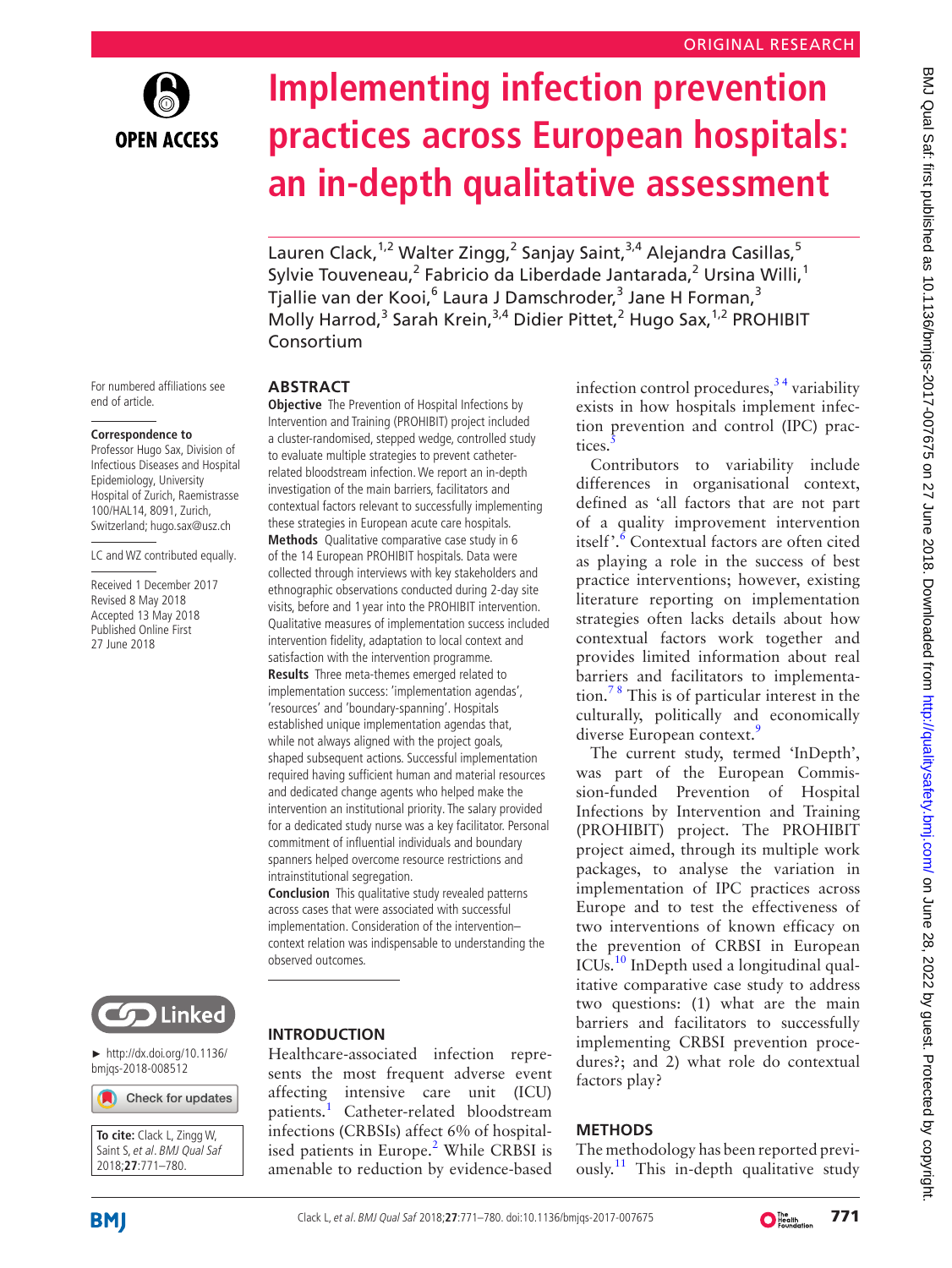was conducted in 6 of the 14 hospitals participating in the PROHIBIT randomised controlled study on CRBSI prevention.<sup>[12](#page-8-9)</sup> After a 6-month baseline period, three hospitals were computer-randomised every quarter to one of three interventions: (1) hand hygiene strategy based on World Health Organization (WHO) recommendations $^{13}$ ; (2) comprehensive central venous catheter (CVC) insertion strategy<sup>[14](#page-9-1)</sup>; and (3) both interventions combined. Study nurses and ICU physicians from participating hospitals were invited to a two-day workshop where they received training regarding study implementation by the PROHIBIT study team.

# **Methods**

Here, we report our methods according to the Consolidated Criteria for Reporting Qualitative Research.<sup>15</sup> We purposefully selected InDepth hospitals from PROHIBIT participants by 'extremes' and 'intensity', that is, those most likely to succeed or to be challenged with the implementation and therefore richly demonstrate potential barriers and facilitators.<sup>16–18</sup> Selection was based on a questionnaire and a telephone interview with the on-site investigators. Two-day site visits were conducted prior to and 1year into the intervention of the PROHIBIT study on CRBSI prevention. Participants were purposefully selected for semistructured interviews at multiple hierarchy levels and from key departments including hospital administra-tion, IPC professionals and ICU teams.<sup>[16 17](#page-9-3)</sup> Between visits, telephone interviews were conducted with the PROHIBIT on-site investigators.<sup>16</sup> All interviews were audio-recorded and transcribed verbatim, and transcripts were reviewed for correctness. Direct, non-participatory observations of daily routines in all ICUs were conducted during each site visit, and detailed notes were included in the analysis.<sup>[19](#page-9-4)</sup> This research was guided a priori by several theories and implementation frameworks that informed our data collection (eg, semistructured interview guide) and analyses (eg, coding framework and site summaries). Namely, our conceptual model followed a temporal scheme based on an adapted 'Diffusion of Innovation' framework, and our analysis was guided by the distinction between domains made within the Consolidated Framework for Implementation Research. These domains included the intervention itself, the inner (hospital and ICU) and outer (country and region) settings, the involved individuals and the implementation process. $20-24$  We analysed the data by establishing structured individual site summaries that incorporated data from both site visits. Themes were identified using both inductive (first site visit) and deductive (second site visit) approaches. For cross-case analysis, we used a stacking technique, whereby cases were grouped according to common traits into matrices and differences, and similarities were investigated across the stacked cases. Information power saturation was achieved by focusing on three meta-themes for the second site visit by having

a combination of highly specific stakeholders for the study questions and by applying a strong interview dialogue when interviewing most of the stakeholders during both site visits. $^{25}$  $^{25}$  $^{25}$  We remained blinded to quantitative results of the CRBSI prevention study during data collection and until the final stages of qualitative analysis. Our research team consisted of two female social scientists (LC and UW), three physicians (one female) with training in infectious diseases and IPC (WZ, AC and HS), a female IPC nurse (ST), and a male administrative manager (FdLJ), who were all employed as clinicians and researchers at the University Hospital of Geneva and the University Hospital of Zurich at the time of the study. Consultation on qualitative research was provided by researchers with extensive experience in the field (SS, LJD, JHF, MH and SK).

### **Measures of implementation success**

We developed a three-part qualitative definition of implementation success based on the literature  $(box 1).<sup>26</sup>$  $(box 1).<sup>26</sup>$  $(box 1).<sup>26</sup>$  $(box 1).<sup>26</sup>$  $(box 1).<sup>26</sup>$  Ratings of 'low', 'middle' or 'high' for each of the three qualitative measures of implementation were assigned based on researcher consensus. Quantitative outcomes were obtained from the PROHIBIT randomised controlled study.<sup>12</sup> These were transformed into semiquantitative categories using thresholds based on terciles of overall compliance and reported CRBSI incidence densities.[27–29](#page-9-8)

# **Ethics**

Participation was voluntary. All interviewees provided written informed consent.

# **Results**

# **Data collected**

A total of 129 interviews (about 133hours) were conducted, with an average of 11 (8–13) interviews per site visit. Interviewees represented hospital administration, IPC and ICU leadership and staff [\(box](#page-2-0) 2). We conducted 12 additional phone interviews with

### **Box 1 Qualitative definition of implementation success**

- <span id="page-1-0"></span>1. Satisfaction with the intervention programme, also referred to as 'acceptability',  $26$  was based on interviewees' experience with the programme design, the implementation process and the outcome.
- 2. Extent of 'intervention fidelity', or the extent to which the intervention was implemented as specified by the PROHIBIT study protocol<sup>23 26</sup> was assessed by interviews and triangulated based on field notes.
- 3. Resolution of intervention-to-context fit, that is, adaptation, local re-engineering and innovation, demonstrating that the programme was adapted to the local context to assist implementation $41$  and sustainability.<sup>42</sup>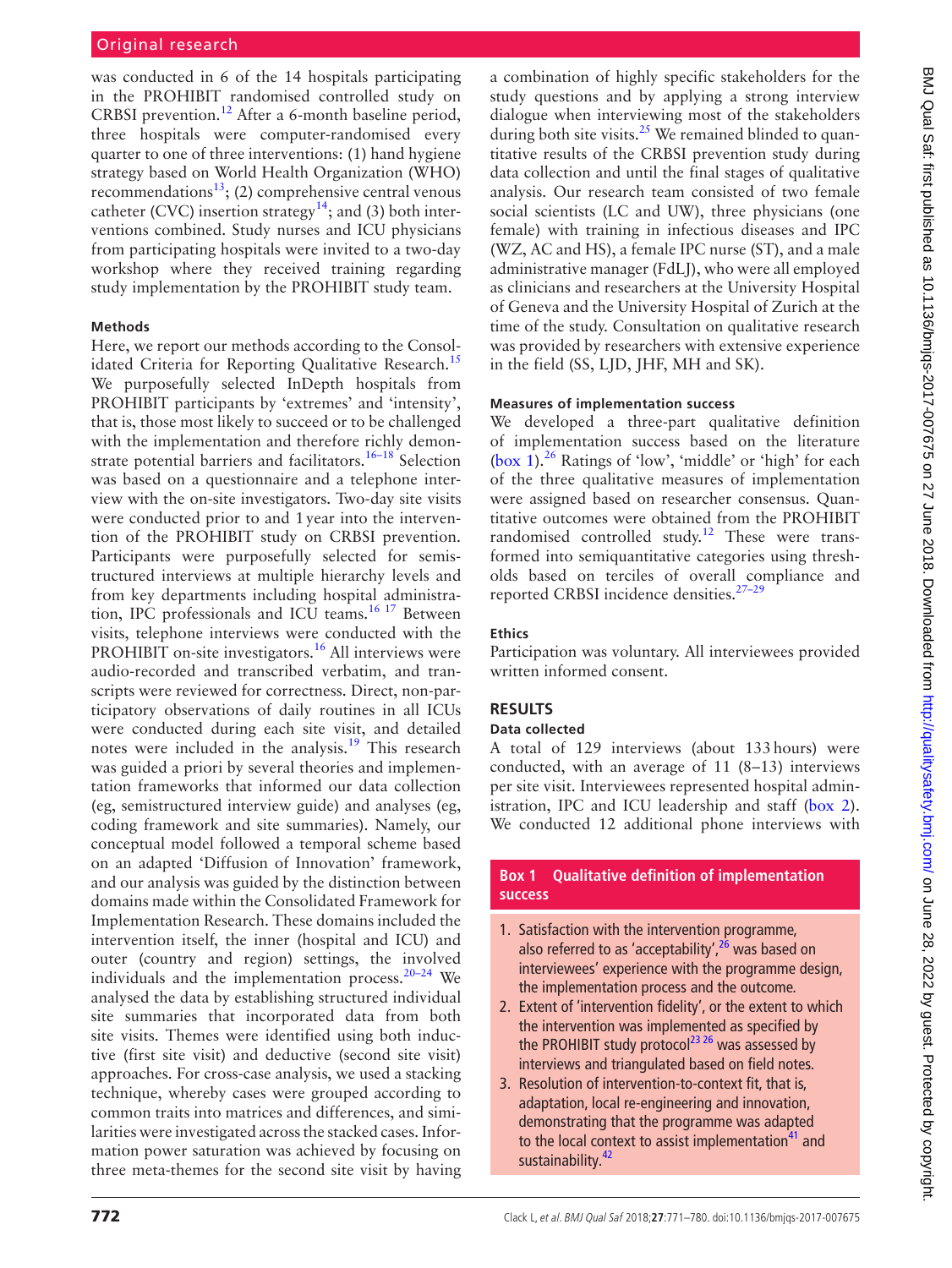# BMJ Qual Saf: first published as 10.1136/bnigs-2017-007675 on 27 June 2018. Downloaded from http://qualitysafety.bnj.com/ on June 28, 2022 by guest. Protected by copyright BMJ Qual Sat: first published as 10.1136/bmjqs-2017-007675 on 27 June 2018. Downloaded from <http://qualitysafety.bmj.com/> on June 28, 2022 by guest. Protected by copyright.

# **Box 2 InDepth study interviewees**

### <span id="page-2-0"></span>**Top management level (n=26):**

- ► Chief executive officer
- ► Director of nursing
- ► Medical director

### **Infection prevention and control (IPC) programme\* (n=41):**

- ► Head of IPC
- ► IPC practitioners or nurses
- ► IPC physicians
- ► Epidemiologists

# **Intensive care unit (ICU) leaders (n=21):**

- $\blacktriangleright$  ICU head physician
- ► ICU head nurse

# **ICU frontline workers (n=41):**

- ► ICU nurses
- ► ICU link nurse for IPC
- ► ICU physicians or anaesthesiologists

\*The Prevention of Hospital Infections by Intervention and Training (PROHIBIT) on-site investigator and PROHIBIT study nurse, based in the infection prevention and control programme, were interviewed in all hospitals.

the on-site investigators, before and after site visits. Furthermore, 41hours of direct observation were conducted.

# **Overall implementation success**

As reflected in [table](#page-3-0) 1, implementation outcomes revealed complex patterns reflecting diverse local contexts rather than distinct barriers and facilitators. To summarise the qualitative measures of implementation success, we report our findings as three metathemes: 'implementation agendas', 'resources' and 'boundary-spanning'. Regarding the quantitative outcomes, hospitals with relatively high baseline CRBSI rates achieved impressive reductions.[12](#page-8-9) The reduction in hospitals with already low baseline CRBSI rates was not significant. All but two hospitals increased overall hand hygiene performance.

# **Implementation agendas**

Each hospital established its unique implementation agenda, which did not always align with the intended goal of PROHIBIT but affected various aspects of implementation success. Hospitals consistently cited PROHIBIT's funding for a 0.5 full-time equivalent (FTE) nurse as an attractive incentive to participate; however, deployment varied according to local context and goals.

# Misaligned implementation agendas

Hospitals in countries with higher healthcare expenditure and randomised to a PROHIBIT study arm for which they had already invested in the past intended to use the 0.5 FTE nurse to promote IPC activities other than specified by the PROHIBIT protocol. For example, in a hospital with an extensive history of hand hygiene promotion that was randomised to the hand hygiene arm, the IPC head physician expressed that they had actually hoped to be randomised to the CVC study arm. IPC staff in this hospital consequently decided to use the PROHIBIT-funded 0.5 FTE nurse to increase the presence of IPC in the ICU beyond hand hygiene, for example, eliminating the use of long-sleeve apparel. The head ICU physician in a hospital randomised to the CVC intervention arm shared a similar experience.

We already used many of the recommended routines [...]. The reason for me to participate in this programme was basically that I simply wanted to know what the deal is in my department … The improvements that came out of it were never my primary focus […]. We don't routinely collect data about catheter infections [...]. Had we not participated I wouldn't know anything about it. (Head ICU physician)

Hospitals that were randomised to study arms for which they did not perceive a need for further improvement subsequently established implementation agendas that misaligned with formal PROHIBIT core contents, yet they still considered PROHIBIT a success.

# Aligned implementation agendas

Hospitals whose needs aligned more closely with the goals of PROHIBIT, particularly hospitals with high baseline CRBSI rates and located in countries with lower healthcare expenditures, used PROHIBIT participation and the 0.5 FTE nurse to standardise procedures and reduce infection rates.

I was really hoping for good results from this project because I saw it as offering a unified [CVC insertion] procedure for staff members. They are coming from different generations with different types of education and there is no unified procedure. (Head ICU nurse)

For me it was the occasion to internalise something more in the field of catheter infection prevention and to establish a collaboration outside of the hospital. And […], since the experience with the implementation of the former protocol was not easy, I appreciated to have some support in that sense. (Nursing director)

I think we really expected to drop CVC rates and it happened, and we expected to improve our hand hygiene compliance and it happened. (IPC head physician)

Such hospitals, whose implementation agendas aligned well with PROHIBIT project objectives, achieved high levels of satisfaction with the implementation as well as implementation fidelity ([table](#page-3-0) 1).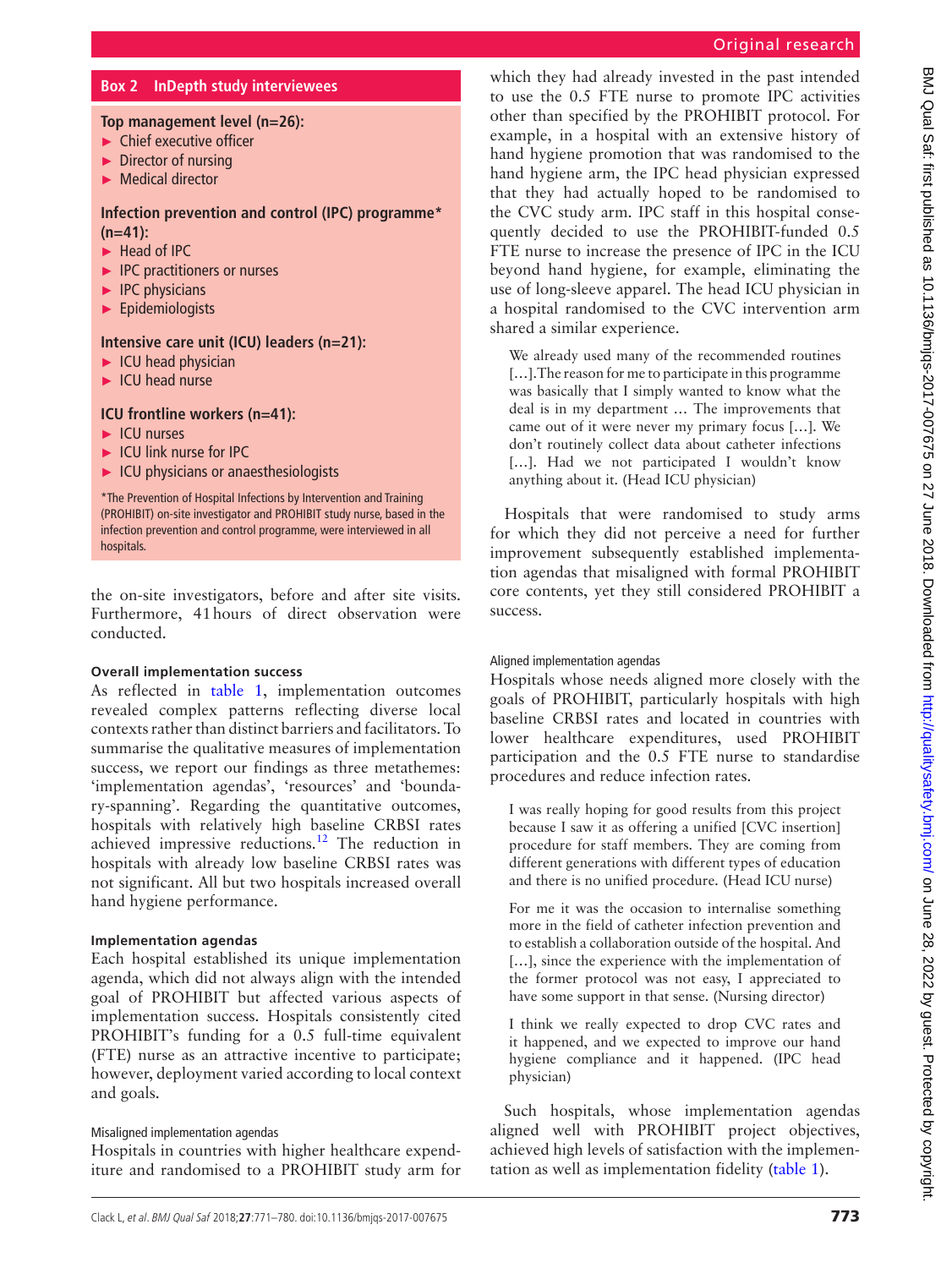| Original research |  |
|-------------------|--|
|-------------------|--|

<span id="page-3-0"></span>

| Table 1                                                                    | Relation between context, themes and implementation success of InDepth cases                                                                                                                                                                                                                           |                                       |                                       |                          |                                                   |                           |              |                   |                       |              |                   |                                              |              |               |
|----------------------------------------------------------------------------|--------------------------------------------------------------------------------------------------------------------------------------------------------------------------------------------------------------------------------------------------------------------------------------------------------|---------------------------------------|---------------------------------------|--------------------------|---------------------------------------------------|---------------------------|--------------|-------------------|-----------------------|--------------|-------------------|----------------------------------------------|--------------|---------------|
|                                                                            | implementation<br>Alignment with<br>agendas                                                                                                                                                                                                                                                            | Availability of<br>resources          |                                       | <b>Boundary spanners</b> | implementation success<br>Qualitative measures of | CVC insertion compliance* |              |                   | <b>HH</b> compliance* |              |                   | (N/1000 catheter-days)t<br><b>CRBSI</b> rate |              |               |
| Intervention                                                               | mum High<br>$\blacksquare$ Mid<br>low                                                                                                                                                                                                                                                                  | men High<br>$\blacksquare$ Mid<br>low | mei High<br>$\blacksquare$ Mid<br>uon |                          | mun High<br>$\blacksquare$ Mid<br>$\frac{1}{2}$   | <b>Baseline</b>           | Intervention |                   | <b>Baseline</b>       | Intervention |                   | <b>Baseline</b>                              | Intervention |               |
| E                                                                          |                                                                                                                                                                                                                                                                                                        | Material<br>Human                     | Informal<br><b>Formal</b>             |                          | Satisfaction<br>Context fit<br>Fidelity           | Low                       | ٦            | High              | Mid                   | ٦            | Hight             | Low                                          | ↑            | Low           |
| <b>Both</b>                                                                | İ                                                                                                                                                                                                                                                                                                      | Material<br>Human                     | Informal<br>Formal                    |                          | Satisfaction<br>Context fit<br>Fidelity           | $_{\text{LOW}}$           | ٦            | High <sup>*</sup> | Mid                   | ٦            | High <sup>*</sup> | Low                                          | ↑            | $\geq$        |
| <b>SYC</b>                                                                 |                                                                                                                                                                                                                                                                                                        | Material<br>Human                     | Informal<br>Formal                    |                          | Satisfaction<br>Context fit<br>Fidelity           | $\overline{\text{S}}$     | ٦            | High <sup>*</sup> | Mid                   | $\uparrow$   | Mid*              | L <sub>OW</sub>                              | $\uparrow$   | $\varepsilon$ |
| <b>Both</b>                                                                |                                                                                                                                                                                                                                                                                                        | Material<br>Human                     | Informal<br>Formal                    |                          | Satisfaction<br>Context fit<br>Fidelity           | Low                       | ٦            | High <sup>*</sup> | Low                   | ↑            | 2000              | High                                         | ∕            | Mid*          |
| <b>Both</b>                                                                |                                                                                                                                                                                                                                                                                                        | Material<br>Human                     | Informal<br>Formal                    |                          | Satisfaction<br>Context fit<br>Fidelity           | LOW                       | ٦            | High <sup>*</sup> | Mid                   | ٦            | High <sup>*</sup> | High                                         | ∕            | ∗<br>⊠iid     |
| <b>SC</b>                                                                  |                                                                                                                                                                                                                                                                                                        | Material<br>Human                     | Informal<br>Formal                    |                          | Satisfaction<br>Context fit<br>Fidelity           | Mid                       | ↑            | Mid¶              | Low                   | ↑            | Low               | Low                                          | ↑            | $\leq$        |
| §Statistically significant decline.<br><b>ILow number of observations.</b> | Both, both interventions; CRBSI, catheter-related bloodstream infection; CVC, central venous catheter; HH, hand hygiene.<br>*Thresholds calculated based on terciles of overall compliance in study hospitals<br>tThresholds based on literature (see text).<br>#Statistically significant improvement |                                       |                                       |                          | during study participation.                       |                           |              |                   |                       |              |                   |                                              |              |               |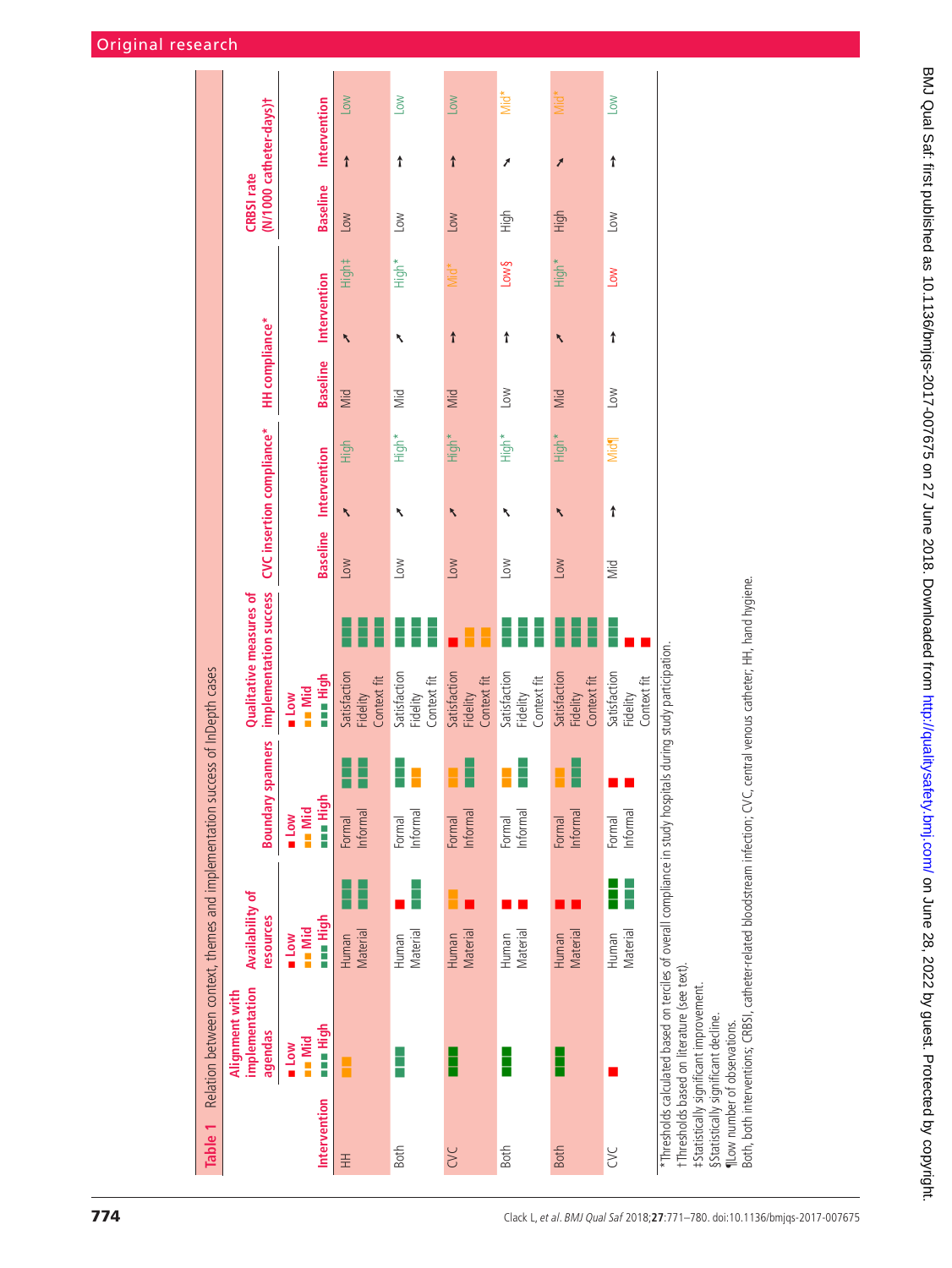# BMJ Qual Saf: first published as 10.1136/bnigs-2017-007675 on 27 June 2018. Downloaded from http://qualitysafety.bnj.com/ on June 28, 2022 by guest. Protected by copyright BMJ Qual Sat: first published as 10.1136/bmjqs-2017-007675 on 27 June 2018. Downloaded from <http://qualitysafety.bmj.com/> on June 28, 2022 by guest. Protected by copyright.

# **Resources**

Limited resources—both material and human—were mentioned in all hospitals, although the level of impact was different. The distribution of limited resources reflected the organisation's relative priorities, sometimes shifting over time, particularly driven by change agents and disruptive events.

# Human resources in countries with higher health expenditures

In countries with higher health expenditures, the 2008 economic crisis led to governmental limits on hiring. Healthcare professionals leaving the hospital were not replaced, and the performance of highly specialised units such as the ICU suffered. Having the 0.5 FTE PROHIBIT-funded nurse was specifically mentioned as a facilitator.

From an engagement point of view, [having the PROHIBIT nurse] has been very positive. [She] developed great relationships with the staff up there [in the ICU] […] and we wouldn't have that luxury in other areas because there's [only] so many staff. (IPC head nurse)

PROHIBIT-funded staff increased satisfaction and helped intervention fidelity.

# Human resources in countries with lower health expenditures

The economic crisis at the time of the study particularly affected hospitals in countries with lower healthcare expenditures, resulting in dramatic salary reductions. As a result, nurses and doctors from these hospitals had multiple jobs, continued to work beyond retirement age or left the country. One nurse shared that 'almost everybody' in the hospital had multiple jobs. Alternatively, many nurses worked overtime.

Because wages are very low and the work is very tough… they try to find jobs where they might not earn more but the working hours are better. Like when these [name] supermarkets opened then a lot of nurses went there to work. (Hospital CEO)

Difficult working conditions (eg, 24-hour shifts, high workload, having multiple jobs and low salaries) that threatened individual motivation were described as a barrier to PROHIBIT.

But a nurse has five patients or at night has eight, she might be so tired. Of course, they don't really care about this [PROHIBIT project]. And they have low salaries and are thinking about going abroad. (IPC head physician)

Emigration to Western European countries after joining the European Union was a direct barrier to implementation in Eastern European hospitals, particularly concerning trained staff.

For the last twoyears, due to European education programmes…there are a lot of European universities and countries coming here to recruit our nurses to go

to work abroad…Great Britain, Germany, England, and Norway. (Nursing director)

Some time ago, this hospital, you couldn't get a place to work here…it was an honour to work in this hospital. Nowadays, you can't find an ICU head physician. You can't find a head nurse for the ICU… because the other hospitals pay them more. It's very messed up. (IPC head physician)

In another Eastern European hospital, emigration resulted in significant ICU physician turnover.

We don't have [physicians age 35-50] anymore because they went to England, they went to Germany, to earn a bit of money, to start a family, I mean a feasible life I guess. (ICU physician)

Such rapid staff turnover was mentioned as a barrier to implementation in several hospitals and directly impacted on PROHIBIT because it was challenging to keep new staff trained in PROHIBT protocols. PROHIBIT implementation was also specifically challenged when staff turnover affected the study nurses responsible for PROHIBIT implementation. Yet, hospitals that succeeded in making PROHIBIT a priority despite limited human resources perceived the programme as a success.

# Material resources

Lack of material resources was one of the main challenges to maintaining implementation fidelity. Some hospitals failed to procure alcohol-based chlorhexidine skin antiseptic, large sterile drapes, insertion kits and 'line' carts. In an extreme case, alcohol-based handrub often ran out, competing in the same budget allocation with antibiotics. In this hospital, it emerged that nurses were trying to reduce consumption of alcohol-based handrub and personal protective equipment (eg, gloves) to cut costs.

The budget we get for infection control is included in the budget for the medicine that one of the units get…if a medicine is needed, then of course, that will get priority in front of the disinfectants. (IPC head physician)

Because they are saving on the handrub. The nurses think that this is the only thing they can save on. (IPC head physician)

In another hospital, a perceived cost barrier prevented the adoption of a large sterile drape.

Because I'm not convinced completely that this would make this huge difference in quality, we didn't introduce the large drape until now. (Hospital CEO)

Non-availability on the national market, in the case of alcohol-based 2% chlorhexidine skin antiseptic, occurred in more than one country. Local adaptation, a qualitative measure of implementation success, was achieved in sites that locally produced insertion kits and appropriate skin antiseptics.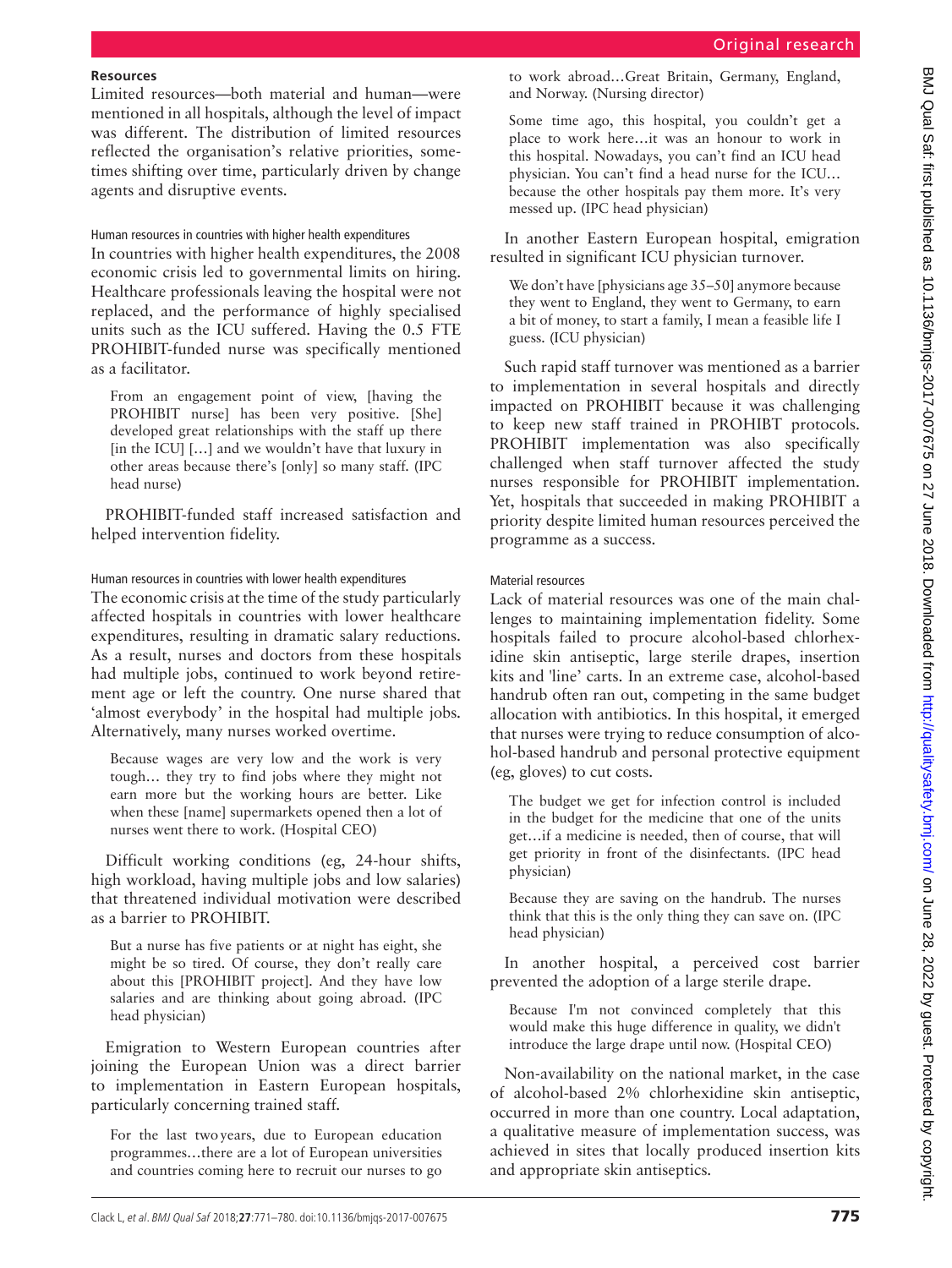### Original research

It was prohibited to buy the whole [insertion kit] so we had to pack it ourselves here. (IPC head physician)

In one case, procurement was only possible because of the informal connections the ICU head physician had with influential people in procurement.

### **Distribution of resources**

The distribution of resources towards or away from the PROHIBIT project played an important role in implementation success. Change agents, both local and external to the hospital, as well as disruptive events were critical in shaping resource distribution, as discussed in the following sections.

### Local change agents

Hospitals succeeded in PROHIBIT implementation despite resource limitations through the actions of local change agents. In a hospital with low salaries where staff had multiple jobs, the ICU head physician, a local change agent, negotiated with the hospital director to secure higher wages for ICU physicians in hopes that they would work exclusively in that ICU, which removed a potential barrier to PROHIBIT implementation.

My physicians are paid quite well, I suppose much more than others in the hospital, because when I started work here, I needed 16 people, and I had only eight physicians. So I proposed to pay these eight and they work in one place, a lot of hours, [but] less than the past. So they earn quite good money. It's difficult. Because in [this country] doctors work in one hospital, and next go to work in another practice, or another hospital. And I insist my physicians work only here. (ICU head physician)

This example demonstrates how a local change agent overcame resource limitations through negotiations to ensure appropriate remuneration. In contrast, missing change agents or lack of local leadership was a significant barrier. In one hospital, the nurse and the physician who received PROHIBIT training left the hospital shortly after PROHIBIT began and their responsibilities were not reassigned. Furthermore, the on-site investigator delegated part of the responsibilities to a colleague. This hospital failed to allocate the human resources necessary to support the PROHIBIT intervention.

### External change agents

In some sites, PROHIBIT was an external driving force, unlocking local resources that would not have been otherwise available. Multiple IPC head physicians mentioned that having a specific project mandate facilitated the implementation.

It's sometimes easier to get something introduced if there's a specific reason it has to be done or if you have a national mandate for it. (IPC head physician)

For us PROHIBIT makes for very good work because I have a new argument. We have a programme. You have to! (IPC head physician)

By establishing the intervention within a fixed time and place, PROHIBIT provided stimulation to motivate staff and an argument to concentrate resources around the prevention of CRBSI.

### Disruptive events

Disruptive events, defined here as circumstances that interrupt the routine functioning of an organisation, can have a profound impact—either positive or negative—on the distribution of resources. For example, an outbreak in one hospital increased awareness of the importance of IPC and helped to generate resources.

We had an outbreak of VRE (vancomycinresistant enterococcus) back a couple of months ago… everybody got together and said look, what can we do to improve? [And we] did a big overhaul. (ICU nurse)

However, relocating an entire hospital—as happened at another site shortly after enrolling in PROHIBIT shifted the focus away from IPC. The relocation of the hospital represented a major barrier to data collection and implementation of the CRBSI prevention strategy.

We suspended hand hygiene observations for threemonths because everyone was busy with the move. (IPC nurse)

This PROHIBIT project became a little less important and moved to the second level of importance, of priority. (ICU nurse)

### **Boundary spanning**

We define boundary spanners as individuals who have multiple roles, traverse institutional boundaries and accelerate change.<sup>[20](#page-9-5)</sup> Communication in participating hospitals varied particularly in relation to whether the hospital had a culture of formal or informal networks based on interpersonal relationships. In either, boundary-spanning individuals with positive attitudes towards the project were facilitators to implementation. Through their strong ties in multiple areas of an organisation, such individuals are able to influence their colleagues and facilitate implementation.

### Boundary spanning across formal structures

We saw boundary spanners who were influential through formal networks both in vertical and horizontal hierarchies. We identified two individuals who acted as boundary spanners within the formal structures of an institution that was otherwise described as having a top-down culture. They had joint appointments in the ICU and IPC programme, allowing them to more effectively influence their colleagues to follow PROHIBIT procedures.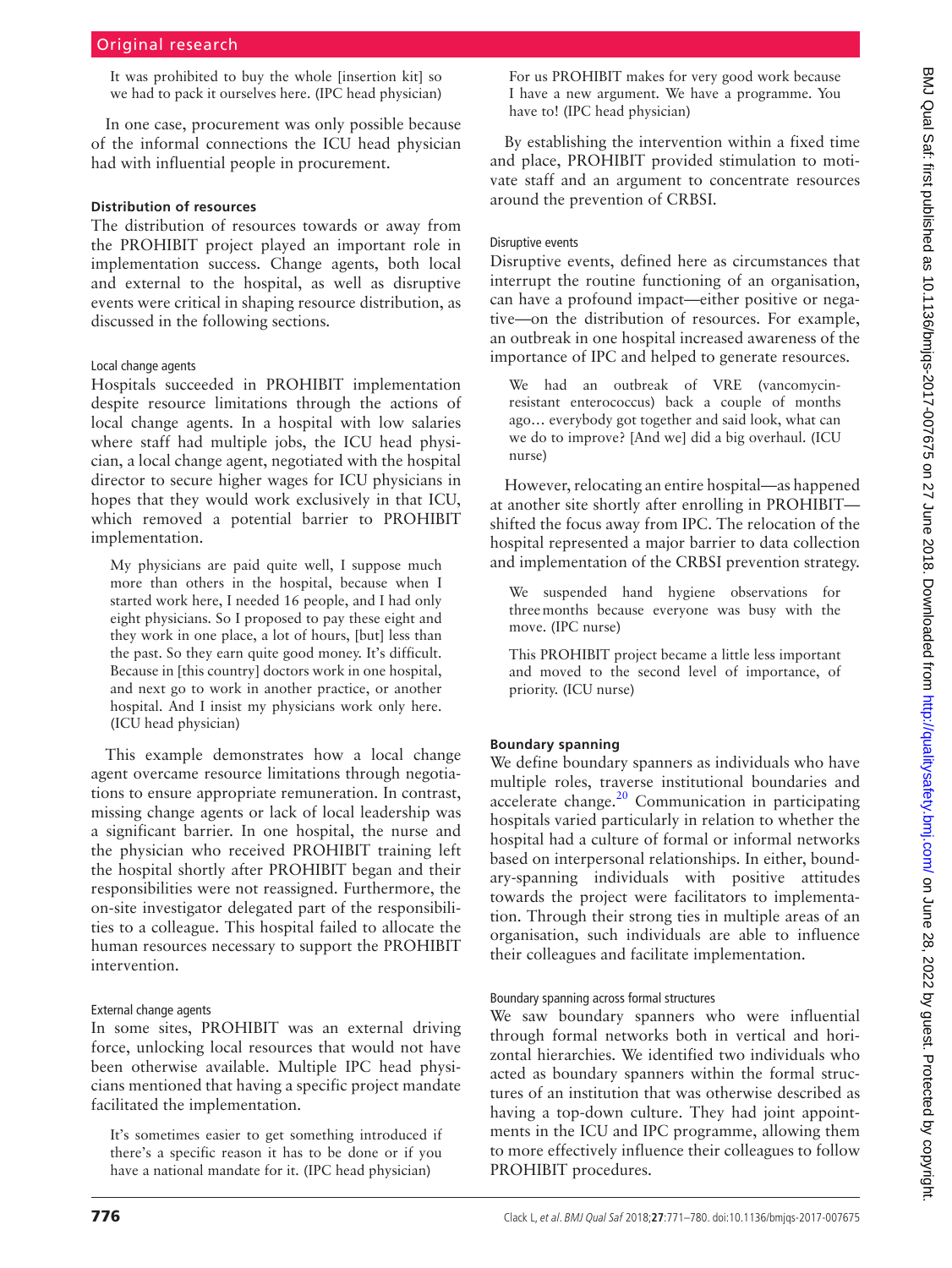When [IPC] wants to implement something, I usually do it… because it's easier for me to say, I know the equipment, I know the staff, I know how it's done, and I know the ICU. (ICU/IPC nurse)

Another boundary-spanning physician, who was previously appointed as medical director, used connections to the hospital CEO to purchase the necessary materials for PROHIBIT. Importantly, the influence of boundary-spanning individuals was further enhanced by the fact that they were described by their colleagues as well respected and having 'huge knowledge about both intensive care and microbiology or epidemiology'.

Another example of boundary spanning was observed in a hospital that was described by the IPC head physician as not having a 'big hierarchy'. Boundary spanning occurred across formal structures, where individuals from different wards came into contact through interdisciplinary committees on a regular basis. Such committees were designed to support the development of best practices across hospitals in the same network.

Because there is a very good structure. We have all of the committees… patient safety, the risk advisory committee, finance, all of the health and safety. […] [For] example, this morning at our patient safety committee meeting, we had specialised surgeons, emergency medicine physicians, as well as patient safety. And we had a report that was circulated in relation to our hand hygiene. […] So I got my opportunity at that meeting to say, 'the medics have pulled us down a bit this month, what are we going to do about that?' (Nursing director)

We're trying to have some infection control committee reports with the other two infection control committees from the other hospitals, reporting into the steering committee. […] It's good when you have the CEOs of the other hospitals, to try and get a path across. You know, some may come up with very good things we can think about [ourselves]. It's nice just to share. (IPC physician)

According to this nursing director, such committees were important for internal networking and they appeared to be important to staff satisfaction, providing a forum for staff to feel empowered.

### Boundary spanning across informal networks

We also saw boundary spanning via informal networks, such as friendships among clinicians.

I have a lot of people above me that decide, but the people that I consider my real leader/chief are directly connected with me and are friends of mine. So it's quite easy for me to work with them. We go to the restaurant. (ICU physician)

In this hospital, effective boundary spanners were those who took advantage of personal relationships. For example, the previous head of IPC had established informal links with hospital administration. He

used these links to put IPC high on the list of institutional priorities and convince the CEO to participate in PROHIBIT. When this individual left the hospital, however, it was a challenge to maintain the priority that had previously been attributed to the project.

Before, [the IPC department] felt that we were respected and heard, but now, we don't feel that we are heard anymore. …[T]he connection between the leadership and everyday work in the hospital has drifted really apart. (IPC nurse)

### Lack of boundary spanning

In some hospitals, the lack of boundary spanners was an obvious barrier, particularly when hierarchical structure and institutional silos slowed down the pace of progress.

There's a very strong hierarchy here in [this country] and the hierarchy is so respected and there's no way I would go to the nurse director and ask for something, but I would go to the nurse superior, and the superior to his superior and so on… Everything's too slow. Things are not moving forward. You have to ask 10 people if this is ok. (ICU head nurse)

If you want to change things … there are so many different bodies to be asked … it's a little bit like – Kafka. (IPC physician)

Implementing a project requiring the collaboration of several individual departments was difficult in this hospital. We have learnt from IPC professionals that once PROHIBT was introduced, the ICUs were left to continue as they saw fit.

I am not really so close to these kinds of wards … I never heard anything about it, so it's working. I did not hear something from my people so I presume that it is working. (IPC physician)

I presented the PROHIBIT study per se … It's maybe too much because they know, they are professors, I mean they know what they are doing, they know how to insert the catheters. (IPC nurse)

The IPC nurse was not aware of training or promotional activities that had taken place in the ward, and it was later confirmed from an ICU physician that there was no education or feedback on compliance. We suspect that the IPC nurse responsible for training did not feel empowered to provide training to ICU staff. This may be due to the existing organisational culture of departments, functioning as independent structures and being led by independent leaders. The ICU staff in this hospital did not feel involved in the programme and did not promote the intervention.

### **Interactions between context and intervention**

Three principal recurring scenarios emerged relating to the three main themes: 'implementation agendas', 'resources', and 'boundary-spanning'. First, a scenario where hospitals with limited previous IPC quality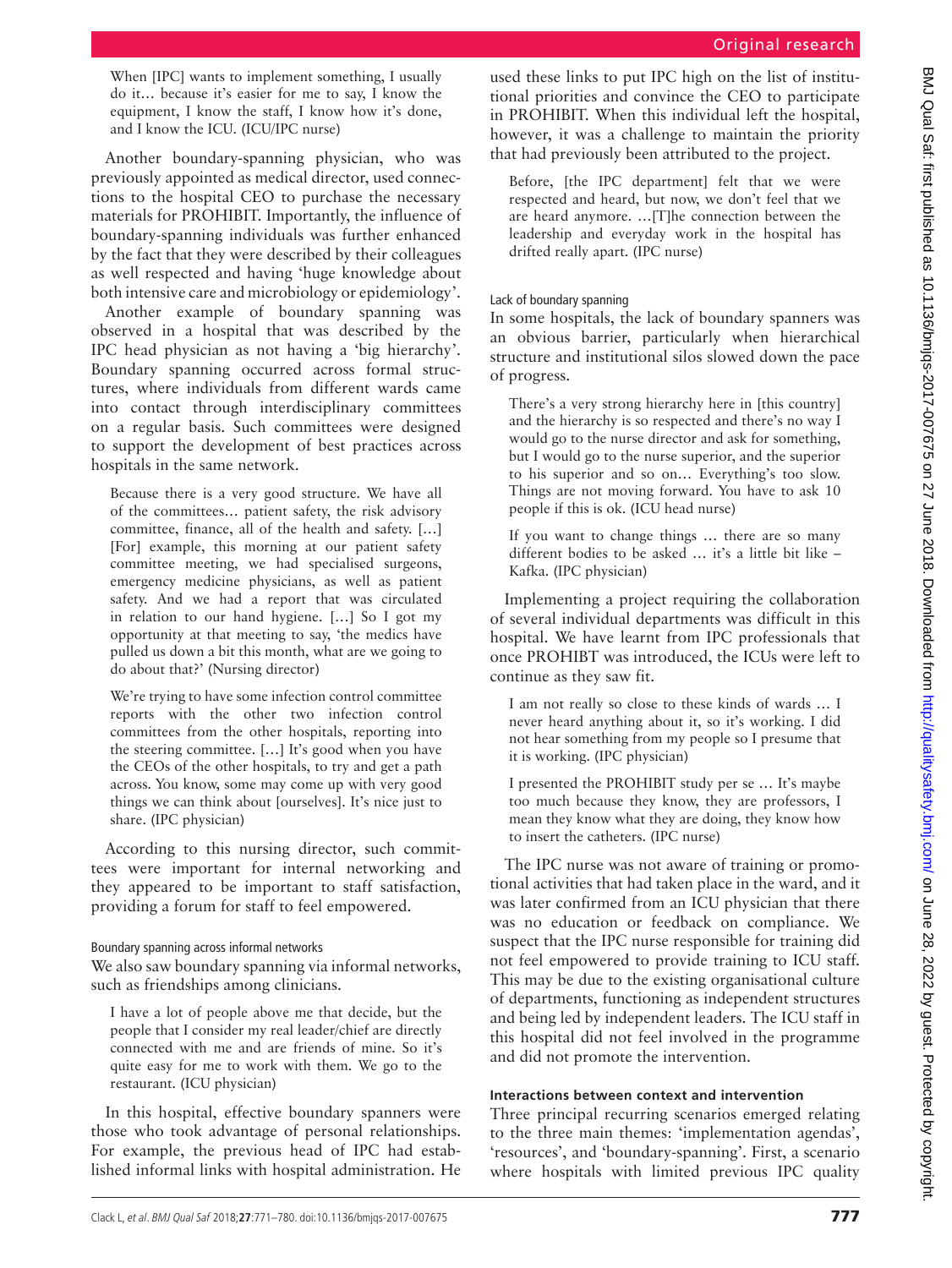### Original research

improvement experience, relatively high baseline CRBSI rates and limited financial and human resources benefited optimally from the quality improvement initiative, as exemplified by the second, fourth and fifth hospitals in [table](#page-3-0) 1. Here, attention and focus attributed to PROHIBIT were leveraged by boundary spanning individuals to overcome the limited resources available and significantly curb infection rates. External change agents, specifically, the source of the intervention and connection to an international network, contributed to establishing the necessary institutional focus in this context. In a second scenario, disruptive events drew attention away from the project in a context that would have otherwise been favourable, as seen with the third hospital in [table](#page-3-0) 1. This second scenario exemplifies contextual influences that are outside the control of stakeholders. In such a scenario, the typical life cycle of an intervention may be too short; postponing or prolongation may be beneficial. Finally, a third scenario, set in the context of higher healthcare expenditure and markedly low baseline CRBSI rates, where PROHIBIT resources helped to promote IPC activities outside the scope of the initiative, as in the first and sixth hospitals in [table](#page-3-0) 1. While in this scenario participants were unable to further lower CRBSI rates or significantly improve quantitative process indicators, they were satisfied with the intervention, primarily thanks to improvements peripheral to PROHIBIT.

### **Discussion**

Our multicentre qualitative study provides several key insights for implementing quality improvement initiatives in the culturally diverse European context. First, hospitals developed 'implementation agendas', which are context driven and may or may not align with formal project goals. These agendas shaped what followed, including participants' perception of success or failure. Second, successful implementation gravitated around the ability of the institution to generate focus on the programme. The salary that came with PROHIBIT for a 0.5 FTE dedicated study nurse was a key facilitator. In some cases, this nurse also became an internal change agent. Finally, personal commitment of influential individuals, especially when in a boundary-spanning position, helped overcome resource restrictions and intrainstitutional segregation. A key to success was finding influential boundary-spanning individuals with positive attitudes towards the programme to traverse institutional limits and accelerate change. Such success, however, depends on the continued presence and active engagement of these individuals.

Similar to other qualitative inquiries,  $7^{30}$  we found that the context–intervention relation was key to understanding the observed study outcomes. In order to advance the science of quality improvement, multifaceted interventions need to report on context in addition

to effectiveness.<sup>31</sup> Without information on the context in which implementation took place, interpretation and generalisation of the results are limited. The outcome of a change initiative is a function of shared commitment to the change among members of an organisation as well as confidence in their collective ability to implement the change[.32](#page-9-13) Individual change agents are essential in catalysing change within the social architecture of an organisation.<sup>7</sup> With some notable exceptions, contextual factors are poorly reported in the literature.<sup>33</sup> Specifically related to PROHIBIT's focus on reducing CRBSI rates, among the 79 studies on effectiveness of insertion and maintenance bundles to prevent CRBSI in critically ill patients in a recent meta-analysis, $34$  detailed contextual information was available only from two studies.<sup>35 36</sup> Mixed-method studies such as ours, $12$  and others, $37$  offer the most complete information on how to adopt, adapt and replicate a quality improvement intervention.

Dixon-Woods *et al* conducted a qualitative assess-ment<sup>[38](#page-9-18)</sup> of the 'Matching Michigan' project to reduce ICU-acquired CRBSI in England,<sup>[36](#page-9-19)</sup> based on an originally successful intervention conducted in Michigan, USA. $35$  The failure to replicate the study was explained by dissimilarities of participating sites' outer and inner contexts. English hospitals perceived the intervention as a top-down prescription due to previous experiences with state-led initiatives. PROHIBIT, however, was not necessarily perceived as a top-down prescription by participants. In fact, being led by a central unit outside of the participants' countries was a facilitator, particularly in Eastern Europe. The effect of the original intervention in Michigan has also been analysed using qualitative methods.[39](#page-9-20) This study differed from ours as it was retrospective and collected data from the study team and not from participating hospitals. The results, however, were similar regarding the importance of belonging to a network with peer interaction and extensive room for local adaptation. Our findings also add that the source of the intervention, its imprimatur, matters according to country context—being especially important in Eastern Europe.

This study's major strength is that it provides context to implementing CRBSI prevention practices as part of a multicentre and multinational trial. The diverse backgrounds of participating sites provided the necessary data to study the influence of various settings on the capacity of a single hospital to implement a quality improvement intervention. Moreover, it provides results stemming from the reality of a diverse European context and informs the design of future quality improvement initiatives. Furthermore, the longitudinal assessment, with its corresponding evaluations before and during the intervention, allowed us to monitor the evolution of the implementation experience and assess related and unrelated changes. Finally, rich data collection and prolonged time in the field of a multidisciplinary research group provided a platform for effective triangulation.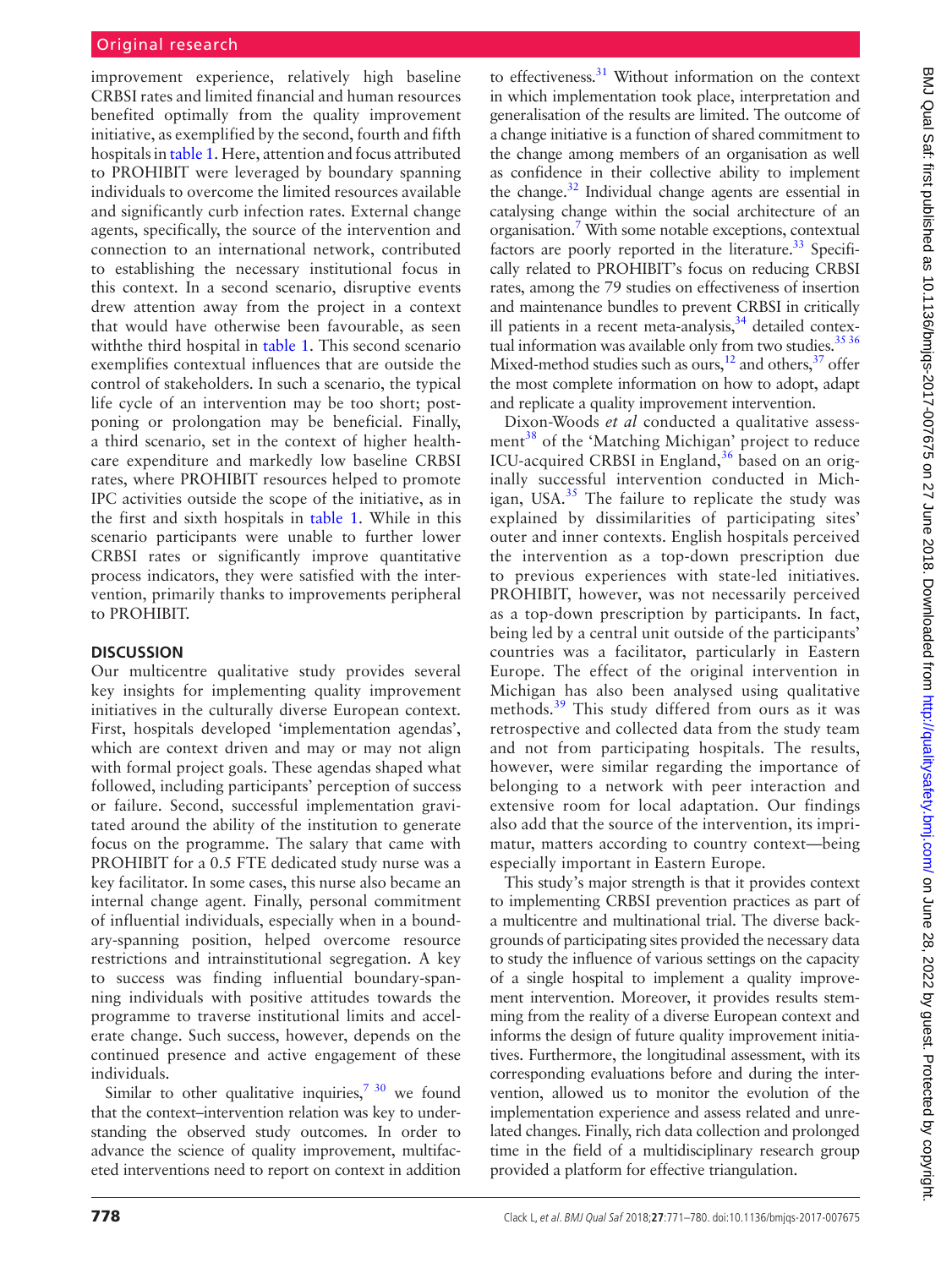Our study should be considered in light of some limitations. First, due to the the sampling strategy of PROHIBIT - which only accepted larger hospitals with established IPC programmes - our findings may not apply to smaller hospitals or those lacking access to IPC knowledge. Second, the limited length of our visits may have prevented the observation of subtle attitudes that may have been uncovered through longer ethnographic evaluation. Additionally, sustainability of the achieved improvements cannot be truly judged from the present data. A follow-up study assessing the sustainability of such quality improvement programmes is warranted, particularly to evaluate project evolution once funding for the 0.5 FTE study nurse ceases. Finally, although these qualitative results may not be simply extrapolated to all other European hospitals, important insights may be drawn by hospitals wishing to implement IPC practices and for the design of future multinational quality improve-ment programmes.<sup>[40](#page-9-21)</sup>

In conclusion, hospital-specific implementation goals, often diverging from the formal goals of PROHIBIT, largely governed the subsequent focus of the programme. In a context of omnipresent resource constraints, the ability to create focus around and provide the necessary resources for these programmes was important. This was most often achieved through the personal commitment of boundary spanners who helped overcome resource restrictions and intra-institutional segregation. Participation in a multinational programme provided accountability and facilitation.

### **Author affiliations**

<sup>1</sup> Division of Infectious Diseases and Hospital Epidemiology, University of Zurich, University Hospital of Zurich, Zurich, Switzerland

<sup>2</sup>Infection Control Programme, University of Geneva Hospitals, Geneva, Switzerland

<sup>3</sup> Center for Clinical Management Research, VA Ann Arbor Healthcare System, Ann Arbor, Michigan, USA

<sup>4</sup>Department of Internal Medicine, University of Michigan Health System, Ann Arbor, Michigan, USA

5 Division of General Internal Medicine and Health Services Research,

Department of Medicine, UCLA David Geffen School of Medicine, Los Angeles, California, USA

<sup>6</sup>Centre for Infectious Disease Control, National Institute for Public Health and the Environment, Bilthoven, The Netherlands

**Collaborators** PROHIBIT Consortium: R Ahmad, B Allegranzi, B Cookson, M Dettenkofer, P Gastmeier, H Grundmann, S Hansen, P B Heczko, A Holmes, Y Kyratsis, A Magiorakos, M Martin, D Pittet, H Richet, H Sax, E Szilágyi, B van Benthem, T van der Kooi, A W Wu, and W Zingg.

**Contributors** LC, WZ, AC, ST, FdLJ and HS were involved in study design, data collection and analysis. SS, LJD, JHF, MH and SK were involved in study design and provided expert guidance in qualitative research methods. UW contributed to qualitative analysis. TvdK served as a liaison between the InDepth study group and the quantitative work package. DP obtained project funding and was involved in study design. LC and HS drafted the initial manuscript, which was revised by all coauthors. LC, WZ, DP and HS are guarantors.

**Funding** The study was funded by FP7 Health (241928) and The Swiss National Science Foundation (grant no. 32003B\_149474)

**Competing interests** None declared.

**Patient consent** Not required.

**Ethics approval** The study protocol was approved by the Institutional Review Board at participating hospitals.

**Provenance and peer review** Not commissioned; externally peer reviewed.

**Open access** This is an open access article distributed in accordance with the Creative Commons Attribution Non Commercial (CC BY-NC 4.0) license, which permits others to distribute, remix, adapt, build upon this work noncommercially, and license their derivative works on different terms, provided the original work is properly cited and the use is non-commercial. See: [http://creativecommons.org/licenses/](http://creativecommons.org/licenses/by-nc/4.0/)  $bv$ -nc/4.0/

© Article author(s) (or their employer(s) unless otherwise stated in the text of the article) 2018. All rights reserved. No commercial use is permitted unless otherwise expressly granted.

# **References**

- <span id="page-8-0"></span>1 Vincent JL, Rello J, Marshall J, *et al*. International study of the prevalence and outcomes of infection in intensive care units. *[JAMA](http://dx.doi.org/10.1001/jama.2009.1754)* 2009;302:2323–9.
- <span id="page-8-1"></span>2 Zarb P, Coignard B, Griskeviciene J, *et al*. The European Centre for Disease Prevention and Control (ECDC) pilot point prevalence survey of healthcare-associated infections and antimicrobial use. *[Euro Surveill](http://dx.doi.org/10.2807/ese.17.46.20316-en)* 2012;17.
- <span id="page-8-2"></span>3 Zingg W, Holmes A, Dettenkofer M, *et al*. Hospital organisation, management, and structure for prevention of health-care-associated infection: a systematic review and expert consensus. *[Lancet Infect Dis](http://dx.doi.org/10.1016/S1473-3099(14)70854-0)* 2015;15:212–24.
- 4 Storr J, Twyman A, Zingg W, *et al*. Core components for effective infection prevention and control programmes: new WHO evidence-based recommendations. *[Antimicrob Resist](http://dx.doi.org/10.1186/s13756-016-0149-9)  [Infect Control](http://dx.doi.org/10.1186/s13756-016-0149-9)* 2017;6:6:6.
- <span id="page-8-3"></span>5 Saint S, Kowalski CP, Forman J, *et al*. A multicenter qualitative study on preventing hospital-acquired urinary tract infection in US hospitals. *[Infect Control Hosp Epidemiol](http://dx.doi.org/10.1086/529589)* 2008;29:333–41.
- <span id="page-8-4"></span>6 Øvretveit J. Understanding the conditions for improvement: research to discover which context influences affect improvement success. *[BMJ Qual Saf](http://dx.doi.org/10.1136/bmjqs.2010.045955)* 2011;20 Suppl 1(Suppl 1):i18–i23.
- <span id="page-8-5"></span>7 Krein SL, Damschroder LJ, Kowalski CP, *et al*. The influence of organizational context on quality improvement and patient safety efforts in infection prevention: a multi-center qualitative study. *[Soc Sci Med](http://dx.doi.org/10.1016/j.socscimed.2010.07.041)* 2010;71:1692–701.
- 8 Grimshaw JM, Thomas RE, MacLennan G, *et al*. Effectiveness and efficiency of guideline dissemination and implementation strategies. *[Health Technol Assess](http://dx.doi.org/10.3310/hta8060)* 2004;8–1–72.
- <span id="page-8-6"></span>9 House R, Hanges P, Javidan M, *et al*; *Culture, Leadership, and Organizations*. Thousand Oaks, CA, USA: Sage Publications, 2004.
- <span id="page-8-7"></span>10. Prevention of Hospital Infections by Intervention and Training. <https://plone.unige.ch/prohibit>(accessed 26 Jun 2015).
- <span id="page-8-8"></span>11 Sax H, Clack L, Touveneau S, *et al*. Implementation of infection control best practice in intensive care units throughout Europe: a mixed-method evaluation study. *[Implement Sci](http://dx.doi.org/10.1186/1748-5908-8-24)* 2013;8:24.
- <span id="page-8-9"></span>12 van der Kooi T, Sax H, Pittet D, *et al*. Prevention of hospital infections by intervention and training (PROHIBIT): results of a pan-European cluster-randomized multicentre study to